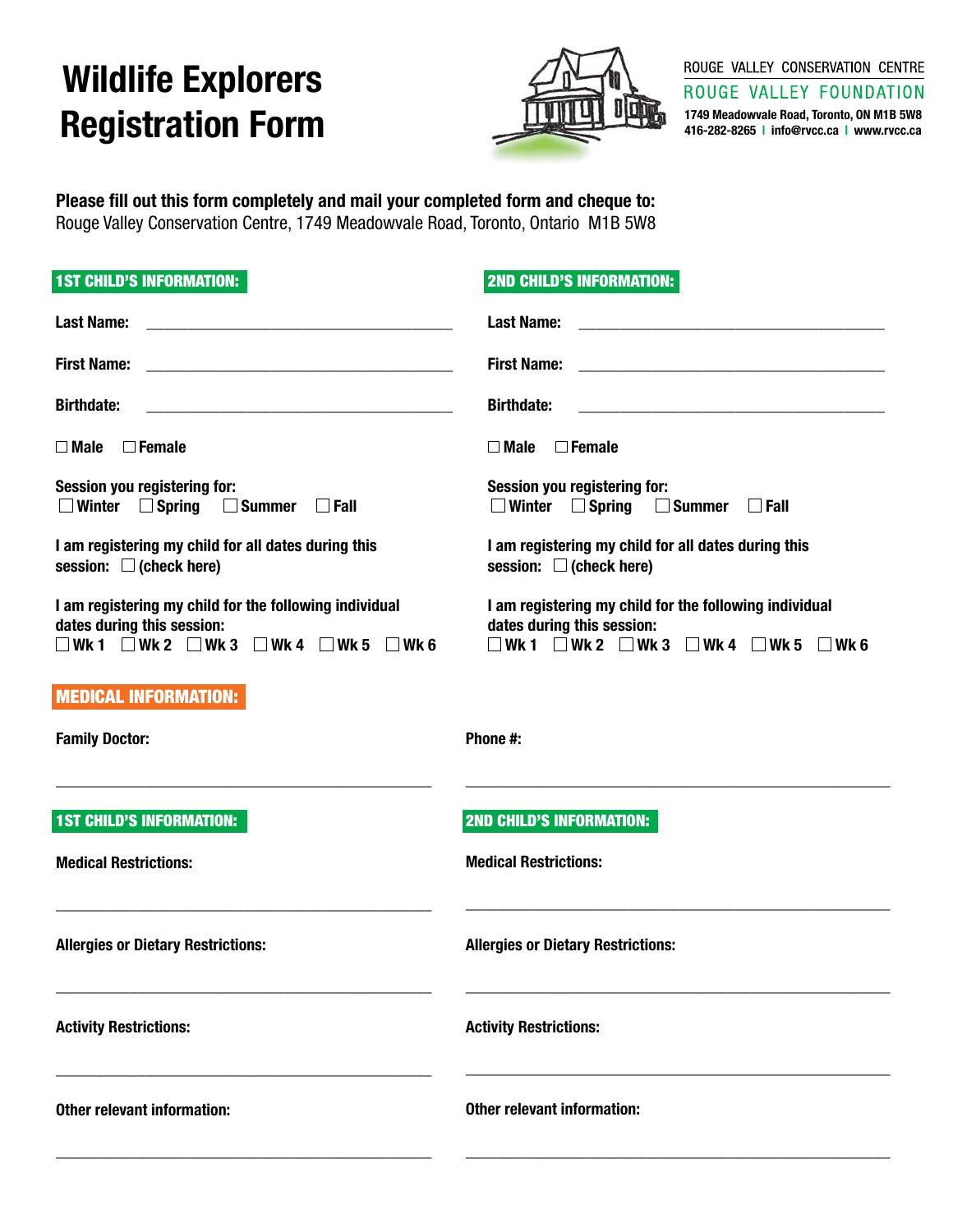# **Wildlife Explorers Registration Form**



#### ROUGE VALLEY CONSERVATION CENTRE ROUGE VALLEY FOUNDATION

1749 Meadowvale Road, Toronto, ON M1B 5W8<br>416-282-8265 | info@rvcc.ca | www.rvcc.ca

#### **FAMILY INFORMATION:**

| $\Box$ Parents $\Box$ Guardians                                                                                                                                                                                                                                                                                   |                                                                                                            |  |  |
|-------------------------------------------------------------------------------------------------------------------------------------------------------------------------------------------------------------------------------------------------------------------------------------------------------------------|------------------------------------------------------------------------------------------------------------|--|--|
| Parent/Guardian 1: $\square$ Mr. $\square$ Mrs. $\square$ Ms. $\square$ Dr. $\square$<br><b>Last Name:</b>                                                                                                                                                                                                        | Parent/Guardian 2: $\square$ Mr. $\square$ Mrs. $\square$ Ms. $\square$ Dr. $\square$<br><b>Last Name:</b> |  |  |
| <u> 1989 - Johann Harry Harry Harry Harry Harry Harry Harry Harry Harry Harry Harry Harry Harry Harry Harry Harry</u><br><b>First Name:</b>                                                                                                                                                                       | <u> 1989 - Johann Barn, amerikansk politiker (* 1908)</u><br><b>First Name:</b>                            |  |  |
| <b>Home Phone:</b>                                                                                                                                                                                                                                                                                                | <b>Home Phone:</b>                                                                                         |  |  |
| <b>Work Phone:</b>                                                                                                                                                                                                                                                                                                | <b>Work Phone:</b>                                                                                         |  |  |
| <u> 1989 - Johann Barbara, margaret eta idazlearia (h. 1982).</u><br><b>Cell Phone:</b>                                                                                                                                                                                                                           | <b>Cell Phone:</b>                                                                                         |  |  |
| the control of the control of the control of the control of the control of the control of the control of the control of the control of the control of the control of the control of the control of the control of the control<br>Email:                                                                           | Email:                                                                                                     |  |  |
| Address: $\Box$ Family $\Box$ Parent 1 $\Box$ Parent 2<br>Street:<br>City:<br><b>Note:</b> 2006. 2007. Postal Code: 2008. 2008. 2009. 2016. 2017. 2018. 2019. 2019. 2019. 2019. 2019. 2019. 2019. 2019. 2019. 2019. 2019. 2019. 2019. 2019. 2019. 2019. 2019. 2019. 2019. 2019. 2019. 2019. 2019. 2019. 2019. 201 |                                                                                                            |  |  |
| <b>EMERGENCY CONTACTS:</b><br><b>Full Name:</b>                                                                                                                                                                                                                                                                   | <b>Full Name:</b>                                                                                          |  |  |
| Phone #:                                                                                                                                                                                                                                                                                                          | Phone #:                                                                                                   |  |  |
| Relationship to child(ren):                                                                                                                                                                                                                                                                                       | Relationship to child(ren):                                                                                |  |  |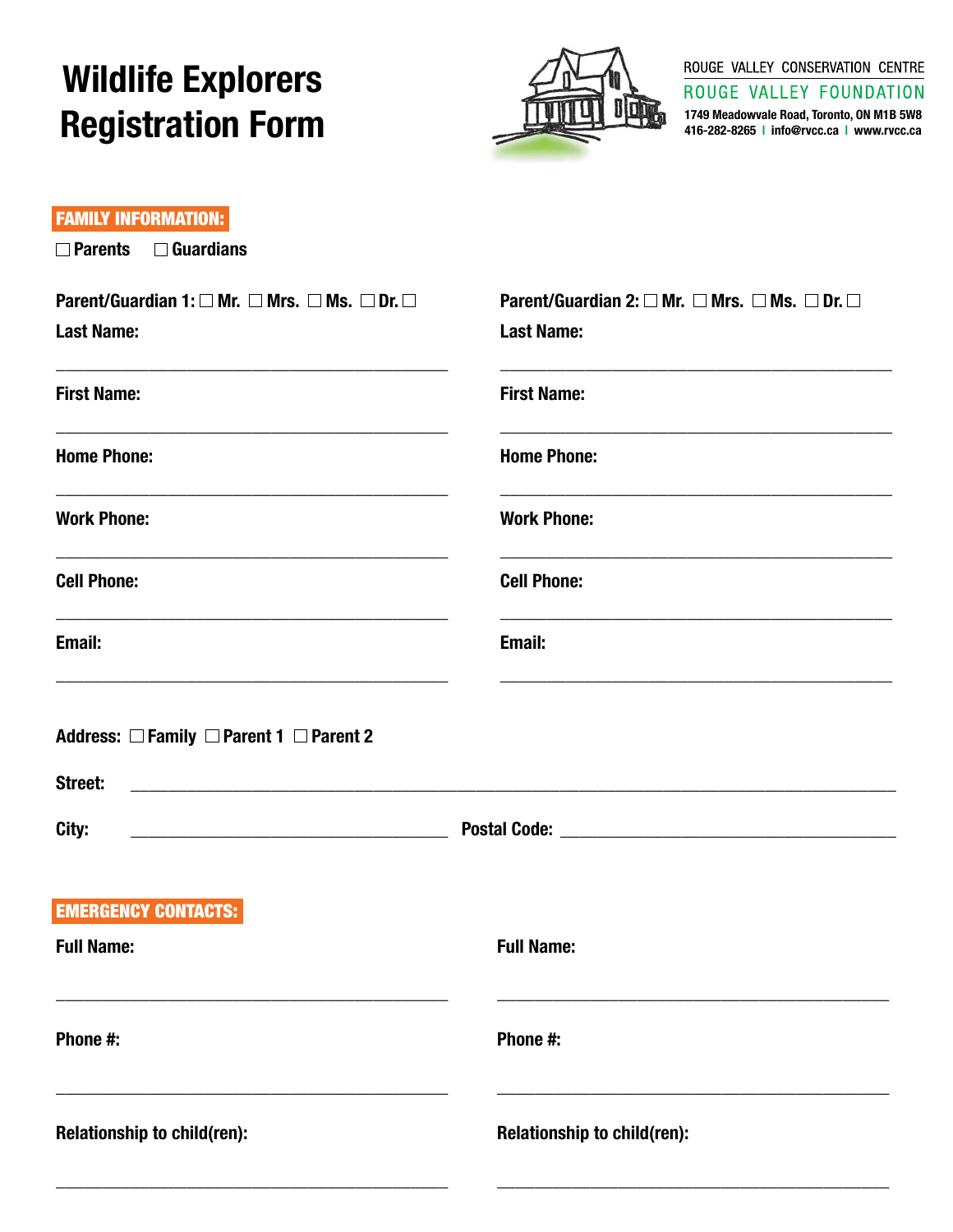# **Wildlife Explorers Registration Form**



ROUGE VALLEY CONSERVATION CENTRE

ROUGE VALLEY FOUNDATION **1749 Meadowvale Road, Toronto, ON M1B 5W8 416-282-8265 | info@rvcc.ca | www.rvcc.ca**

#### DROP OFF AND PICK UP:

### **Persons authorized to pick up and/or drop off your child(ren):**

| <b>Full Name:</b>                  | <b>Full Name:</b>           |
|------------------------------------|-----------------------------|
| Phone #:                           | Phone #:                    |
| <b>Relationship to child(ren):</b> | Relationship to child(ren): |

### Method of Payment:

□ Cash **Cheque** (Please make your cheque payable to "Rouge Valley Foundation")

### **A 50% downpayment is required with your registration. The balance is due on your child's first day.**

Cost per child is \$145/six-week session or \$25 per child for single days.

### **Amount Paid: \_\_\_\_\_\_\_\_\_\_\_\_\_\_\_\_\_\_\_\_\_\_\_\_\_\_\_\_\_\_\_\_\_\_\_\_\_\_\_\_\_\_\_\_\_\_\_\_\_**

If you require financial assistance, please contact us for information on our Education Program Subsidy generously provided by TD Friends of the Environment.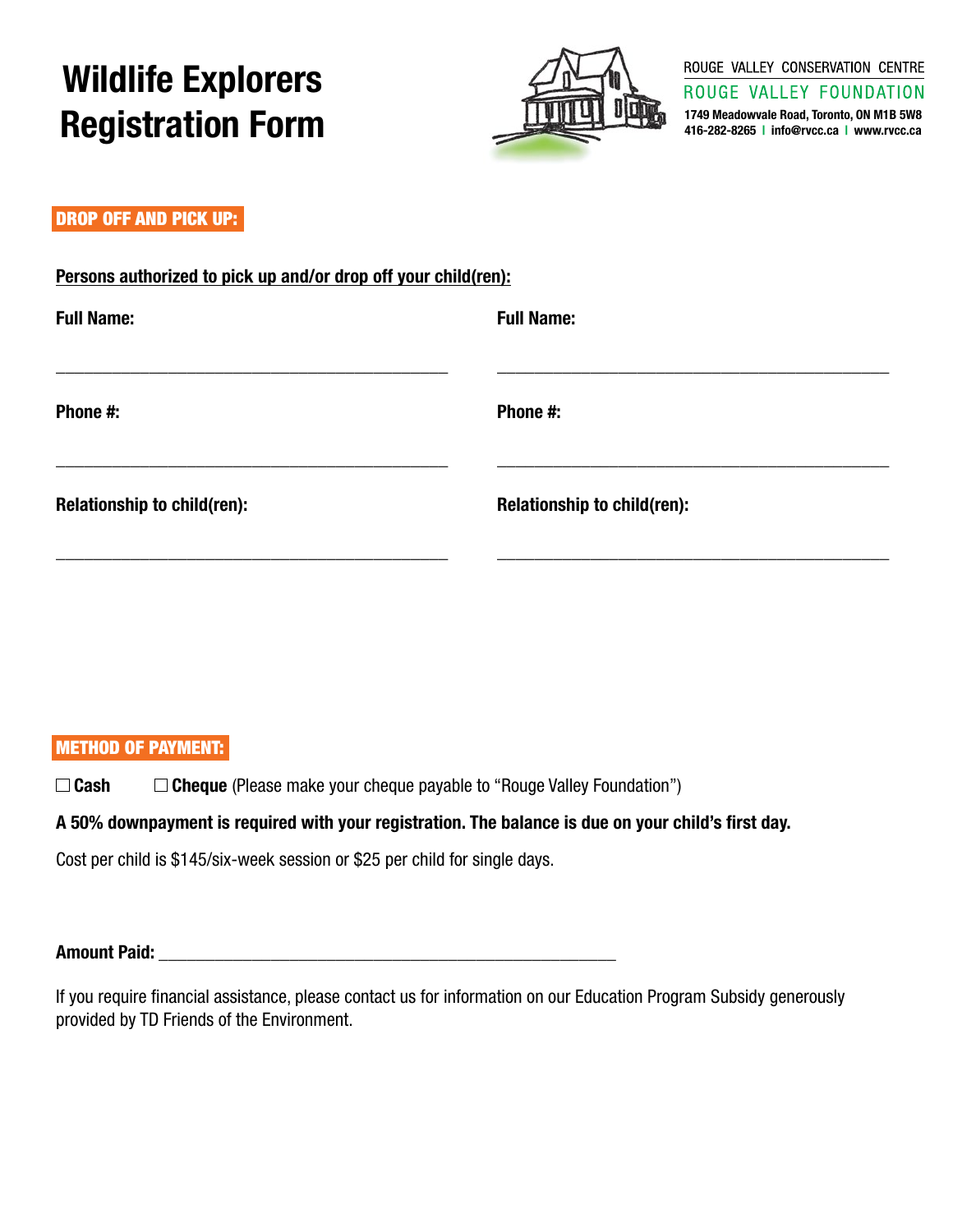# **Wildlife Explorers Registration Form** 1749 Meadowvale Road, Toronto, ON M1B 5W8



I/we hereby apply for registration for the herein named child(ren) for the Rouge Valley Conservation Centre's Wildlife Explorers Program indicated in this application. In consideration of acceptance of this application by Rouge Valley Foundation, I/we hereby agree as follows:

- **a.** I/we agree to allow my/our child(ren) to participate in all activities and in any supervised trips to places not on the Rouge Valley Conservation Centre's property (e.g. hiking trails, stream, etc.).
- **b.** that the directors of the Rouge Valley Conservation Centre reserve the right to terminate the registration of any child(ren) when it is deemed by the directors to be in the best interest of the child(ren) or the Rouge Valley Conservation Centre. In such an event it is understood a proportionate refund will be made.
- **c.** to pay a 50% down payment upon registration of my child(ren) and the balance upon arrival at the Rouge Valley Conservation Centre. NSF cheques are subject to \$30 service charge and certified funds will be required.
- **d.** to give Rouge Valley Conservation Centre officials authority to act on my behalf in case of emergency.
- **e.** to release and indemnify Rouge Valley Foundation and Rouge Valley Conservation Centre from any and all claims for losses or articles and damages arising as a result of any accident, injury or otherwise sustained by the herein named child(ren) arising from participation in any activities.
- **f.** to consent to the use by Rouge Valley Foundation and Rouge Valley Conservation Centre of my child(ren)'s likeness for publicity purposes, including website. No names will be used in conjunction with the photos.

| Date | Name of Child 1 (please print)         | Name of Child 2 (please print) |
|------|----------------------------------------|--------------------------------|
| Date | Name of Parent/Guardian (please print) | Signature of Parent/Guardian   |
| Date | Name of Witness (please print)         | Signature of Witness           |